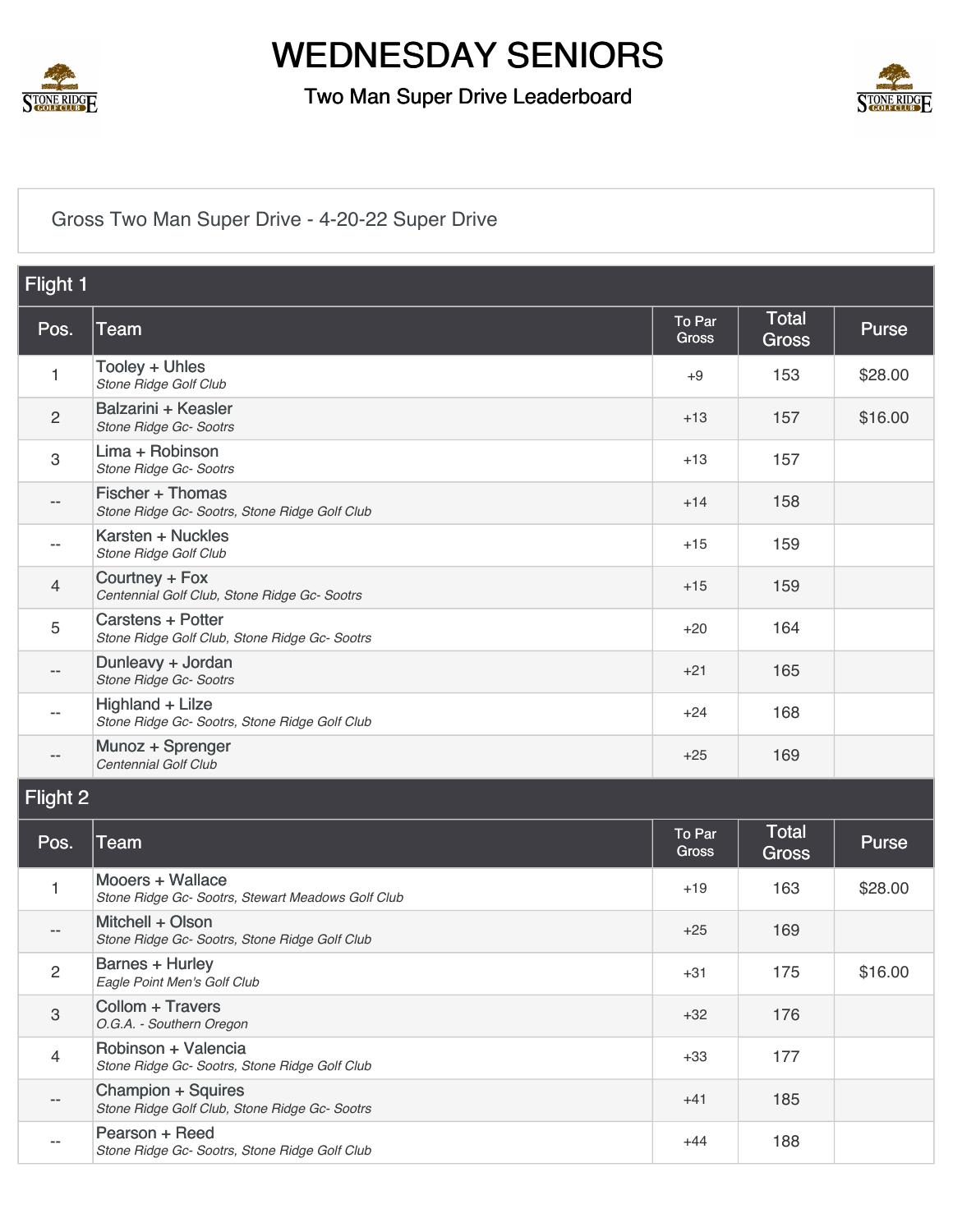

### Two Man Super Drive Leaderboard



|                                | Drake + Leahy<br>Stone Ridge Golf Club                             | +48   | 192 |  |
|--------------------------------|--------------------------------------------------------------------|-------|-----|--|
| $- -$                          | Reynolds + Rogers<br>Stone Ridge Gc- Sootrs, Stone Ridge Golf Club | $+58$ | 202 |  |
| Total Purse Allocated: \$88.00 |                                                                    |       |     |  |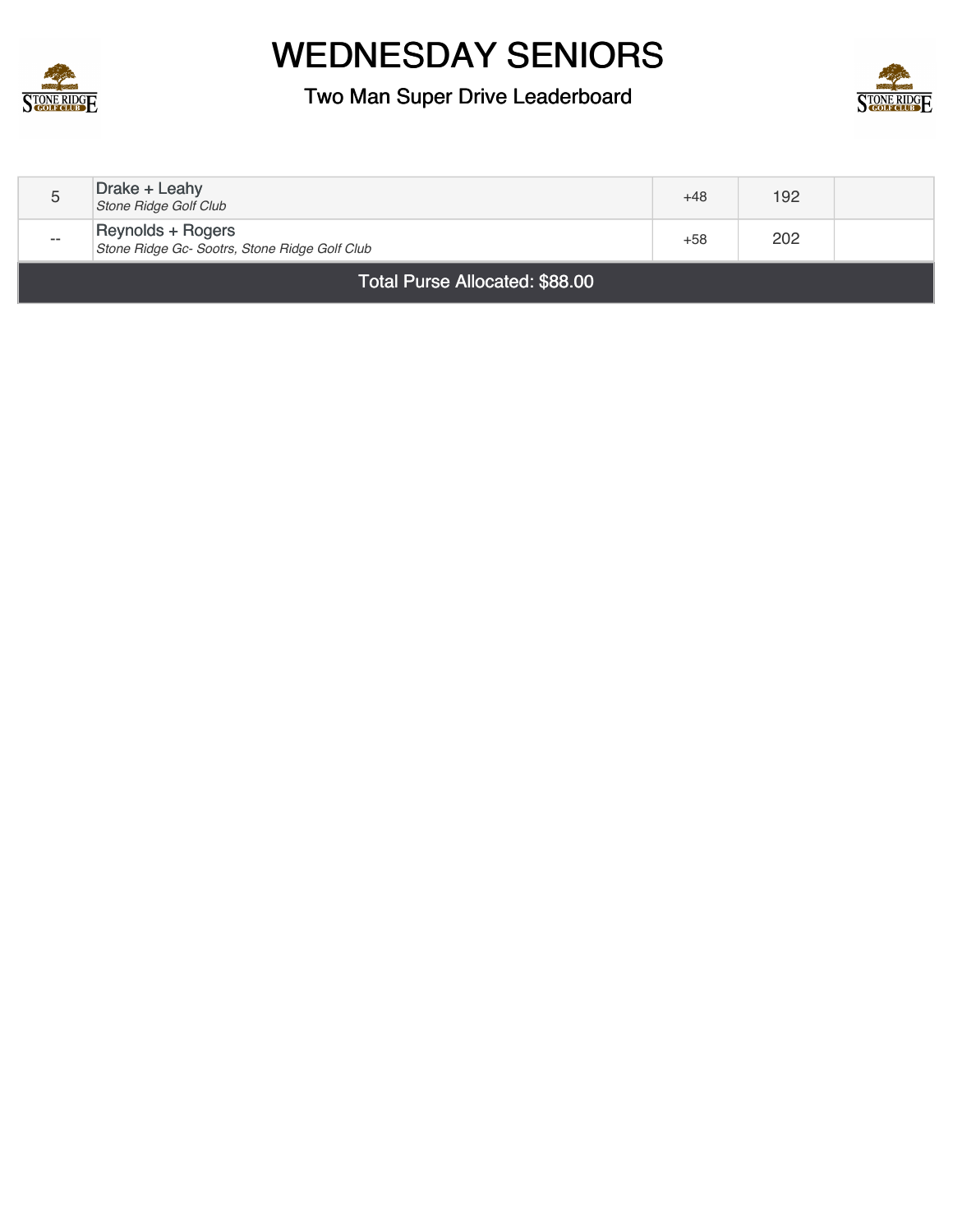

#### Two Man Super Drive Leaderboard



#### [Net Two Man Super Drive - 4-20-22 Super Drive](https://static.golfgenius.com/v2tournaments/8404894335799163731?called_from=&round_index=37)

| Flight 1                  |                                                                            |                      |                            |              |
|---------------------------|----------------------------------------------------------------------------|----------------------|----------------------------|--------------|
| Pos.                      | Team                                                                       | To Par<br><b>Net</b> | <b>Total</b><br><b>Net</b> | Purse        |
| $ -$                      | Tooley + Uhles<br>Stone Ridge Golf Club                                    | $-10$                | 134                        |              |
| 1                         | Karsten + Nuckles<br><b>Stone Ridge Golf Club</b>                          | -8                   | 136                        | \$28.00      |
| $\overline{c}$            | <b>Fischer + Thomas</b><br>Stone Ridge Gc- Sootrs, Stone Ridge Golf Club   | $-7$                 | 137                        | \$16.00      |
| $-$                       | Balzarini + Keasler<br>Stone Ridge Gc- Sootrs                              | $-5$                 | 139                        |              |
| $-$                       | Lima + Robinson<br>Stone Ridge Gc- Sootrs                                  | $-4$                 | 140                        |              |
| $\ensuremath{\mathsf{3}}$ | Dunleavy + Jordan<br>Stone Ridge Gc- Sootrs                                | $-3$                 | 141                        |              |
| 4                         | Munoz + Sprenger<br>Centennial Golf Club                                   | Ε                    | 144                        |              |
| $-\,-$                    | Courtney + Fox<br>Centennial Golf Club, Stone Ridge Gc- Sootrs             | $+2$                 | 146                        |              |
| $-$                       | <b>Carstens + Potter</b><br>Stone Ridge Golf Club, Stone Ridge Gc- Sootrs  | +4                   | 148                        |              |
| 5                         | Highland + Lilze<br>Stone Ridge Gc- Sootrs, Stone Ridge Golf Club          | +4                   | 148                        |              |
| Flight 2                  |                                                                            |                      |                            |              |
| Pos.                      | <b>Team</b>                                                                | To Par<br><b>Net</b> | <b>Total</b><br><b>Net</b> | <b>Purse</b> |
| $-$                       | Mooers + Wallace<br>Stone Ridge Gc- Sootrs, Stewart Meadows Golf Club      | $-12$                | 132                        |              |
| 1                         | Mitchell + Olson<br>Stone Ridge Gc- Sootrs, Stone Ridge Golf Club          | $-4$                 | 140                        | \$28.00      |
| $-$                       | <b>Barnes + Hurley</b><br>Eagle Point Men's Golf Club                      | $-2$                 | 142                        |              |
| $\overline{c}$            | Pearson + Reed<br>Stone Ridge Gc- Sootrs, Stone Ridge Golf Club            | $-1$                 | 143                        | \$16.00      |
| $\mathbf 3$               | <b>Champion + Squires</b><br>Stone Ridge Golf Club, Stone Ridge Gc- Sootrs | $+1$                 | 145                        |              |
| 4                         | <b>Reynolds + Rogers</b><br>Stone Ridge Gc- Sootrs, Stone Ridge Golf Club  | $+3$                 | 147                        |              |
|                           | Collom + Travers<br>O.G.A. - Southern Oregon                               | $+4$                 | 148                        |              |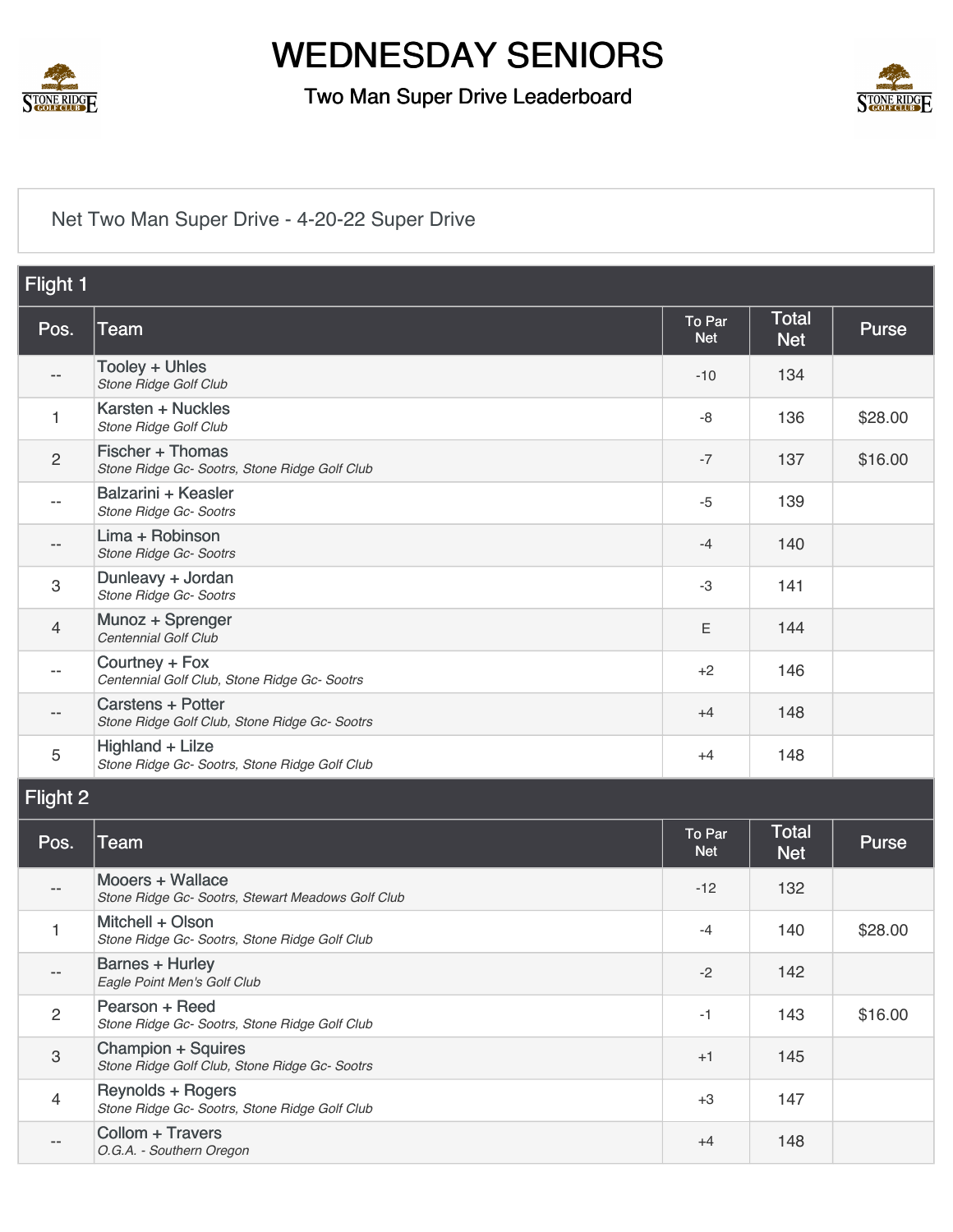

### Two Man Super Drive Leaderboard



| $- -$                                 | Robinson + Valencia<br>Stone Ridge Gc- Sootrs, Stone Ridge Golf Club | $+6$  | 150 |  |
|---------------------------------------|----------------------------------------------------------------------|-------|-----|--|
| $- -$                                 | Drake + Leahy<br>Stone Ridge Golf Club                               | $+13$ | 157 |  |
| <b>Total Purse Allocated: \$88.00</b> |                                                                      |       |     |  |